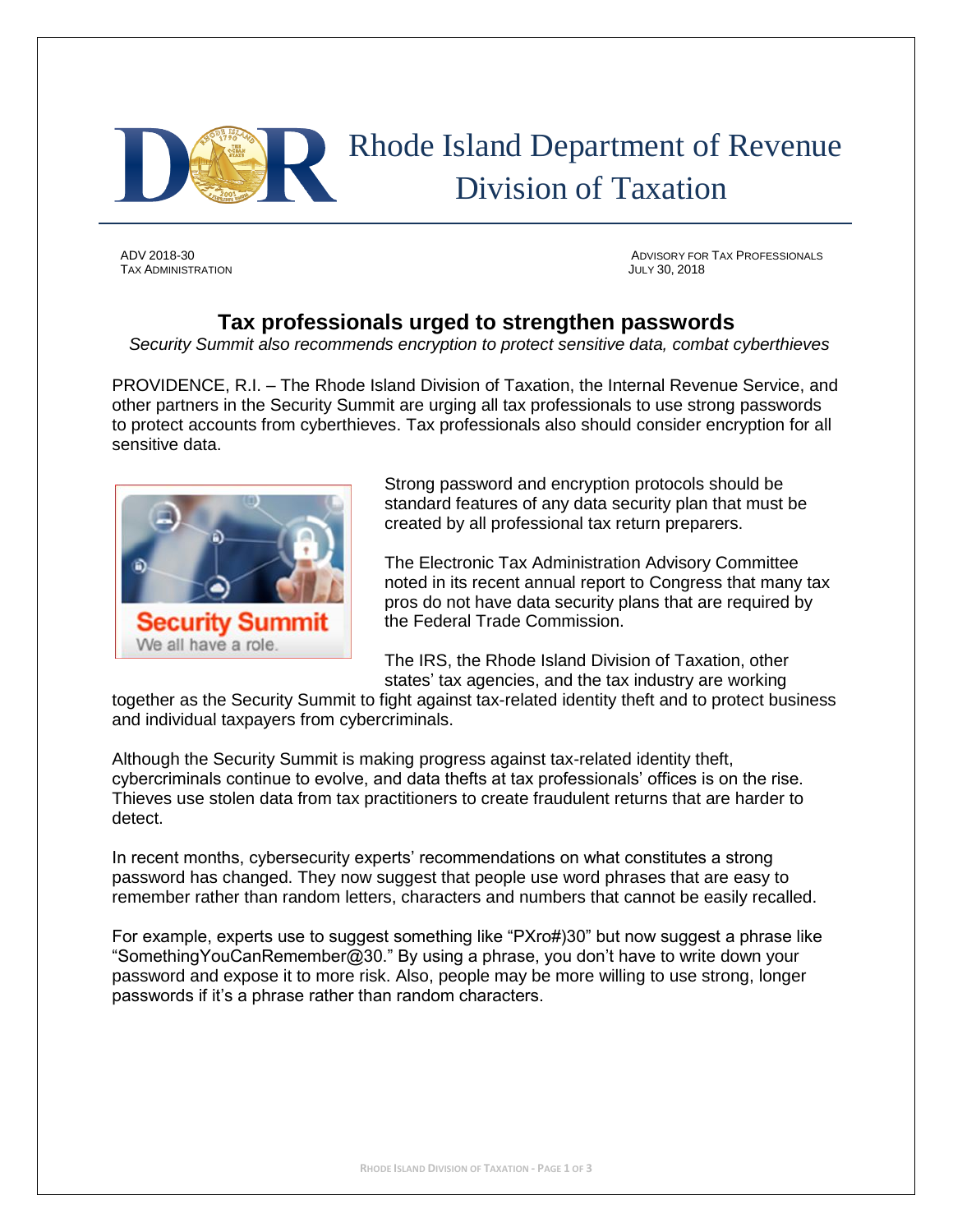### **Strengthen passwords**

It is critical that all tax practitioners establish strong, unique passwords for all accounts, whether it's to access a device, tax software products, cloud storage, wireless networks, or encryption technology.

Here's how to get started:

- Use a minimum of eight characters; longer is better.
- Use a combination of letters, numbers and symbols, i.e.,  $XYZ$ ,  $567$ ,  $1@#$ .
- Avoid personal information or common passwords; opt for phrases.
- Change default/temporary passwords that come with accounts or devices.
- Do not reuse passwords, e.g., changing Bgood!17 to Bgood!18 is not good enough; use unique usernames and passwords for accounts and devices.
- Do not use email addresses as usernames, if that is an option.
- Store any password list in a secure location, such as a safe or locked file cabinet.
- Do not disclose passwords to anyone for any reason.
- Use a password manager program to track passwords but protect it with a strong password.

#### **Multi-factor identification**

Whenever it is an option for a password-protected account, users also should opt for a multi-factor authentication process. Many email providers now offer customers two-factor authentication protections to access email accounts. Tax professionals should always use this option to prevent their accounts from being taken over by cybercriminals and putting their clients and colleagues at risk.

Two-factor authentication helps by adding an extra layer of protection. Often two-factor authentication means the returning user must enter credentials (username and password) plus another step such as entering a security code sent via text to a mobile phone.

This is the third in a series of Security Summit announcements called "Protect Your Clients; Protect Yourself: Tax Security 101."

The Security Summit awareness campaign is intended to provide tax professionals with the basic information they need to better protect taxpayer data and to help prevent the filing of fraudulent tax returns.

The idea is a thief may be able to steal your username and password, but it's highly unlikely they also would have your mobile phone to receive a security code and complete the process. Some providers of tax software products for tax professionals offer two-factor or even threefactor authentication. Tax practitioners should use the most secure option available, not only for tax software, but other products such as email accounts and storage provider accounts. Those hosting their own website should also consider some other form of multi-factor authentication to further increase login security.

Password-protected data encryption is also critical to protecting client information. Cybercriminals work hard through various tactics to penetrate networks or trick users into disclosing passwords. They may steal the data, hold the data for ransom or use tax professionals' computers to complete and file fraudulent tax returns.